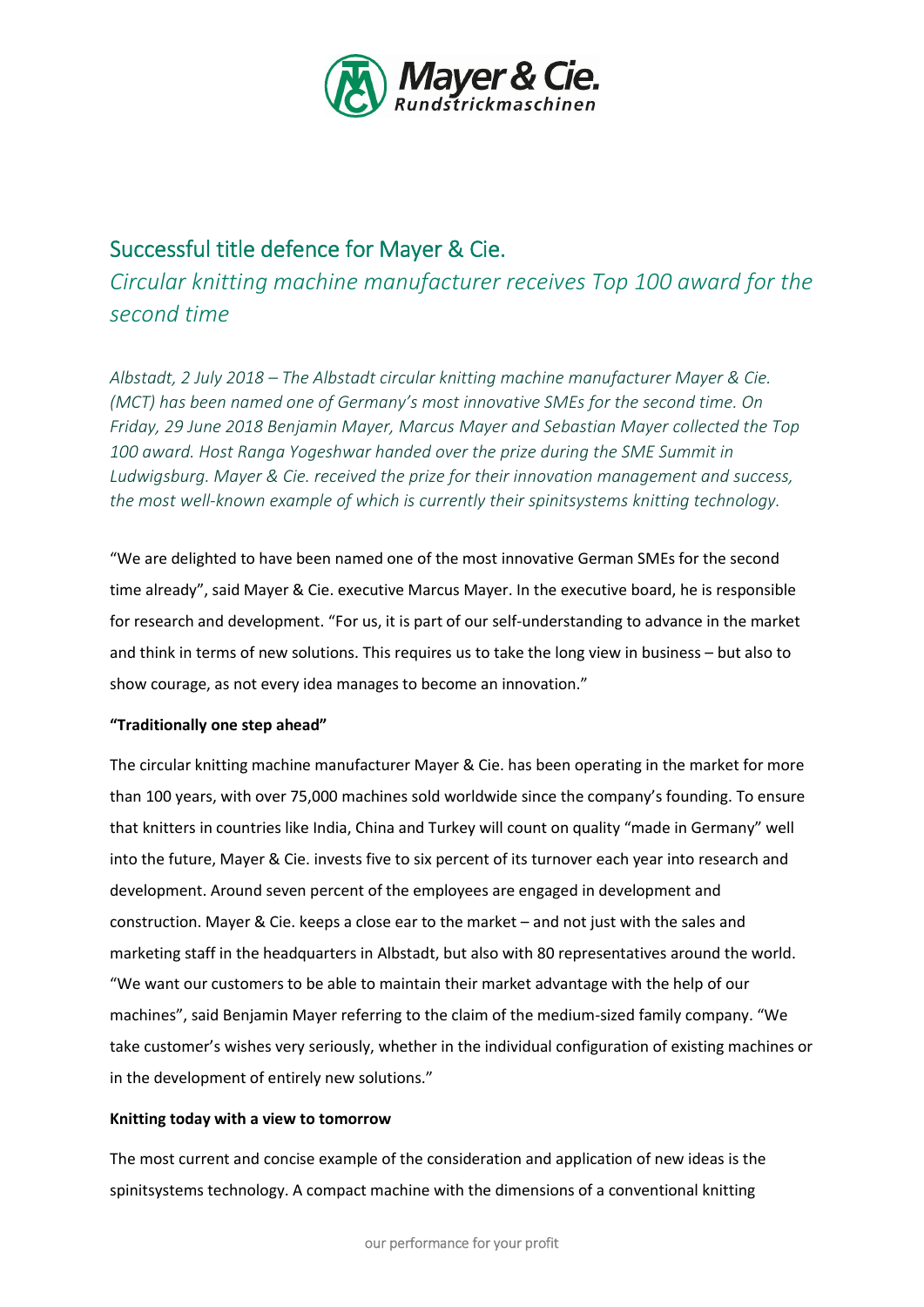

machine, it combines two previously separate processes, spinning and knitting. This saves a great deal of time, space and energy. True to the company philosophy, the Swabian SME already has another coup up its sleeve, which it will present at the ITMA, the industry's leading fair, to be held again in 2019.

### An award with weight and tradition

The Top 100s have been awarded for more than 25 years now. The focus of the award is on a company's innovation management. It is the goal of the organisers to offer companies a benchmark in this respect. Whether a company is accepted into the Top 100 club or has its place reconfirmed – as is the case with Mayer & Cie. – is decided upon by a jury drawn from the fields of politics, economics and research, under the chairmanship of Professor Nikolaus Franke, Chairman of the Institute for Entrepreneurship and Innovation at the Vienna University of Economics and Business (WU). For this year's competition, Franke and his team examined more than 470 applications. 288 companies were successful in three classes, including 120 global market leaders. One of these is Mayer & Cie., a market leader worldwide and once again a Top 100 winner.

#### Press photo



Host Ranga Yogeshwar (centre) handed over the Top 100 award to Marcus Mayer Mayer, Sebastian Mayer and Benjamin Mayer (from left).

Photo: KD Busch / compamedia

#### *About Mayer & Cie.*

*Mayer & Cie. (MCT) is a leading international manufacturer of circular knitting machines. The company manufactures the entire range of machines required for making modern textiles. Fabrics for home textiles, sportswear, nightwear and swimwear, seat covers, underwear and technical uses are made on MCT knitting machines.* 

*Founded in 1905, Mayer & Cie. generated sales of EUR 105 million in 2017 with about 500 employees worldwide, according to preliminary figures. In addition to its headquarters in Albstadt, Germany, where around 370 people work, and subsidiaries in China and the Czech Republic, Mayer & Cie. is represented by sales partners in around 80 countries.*